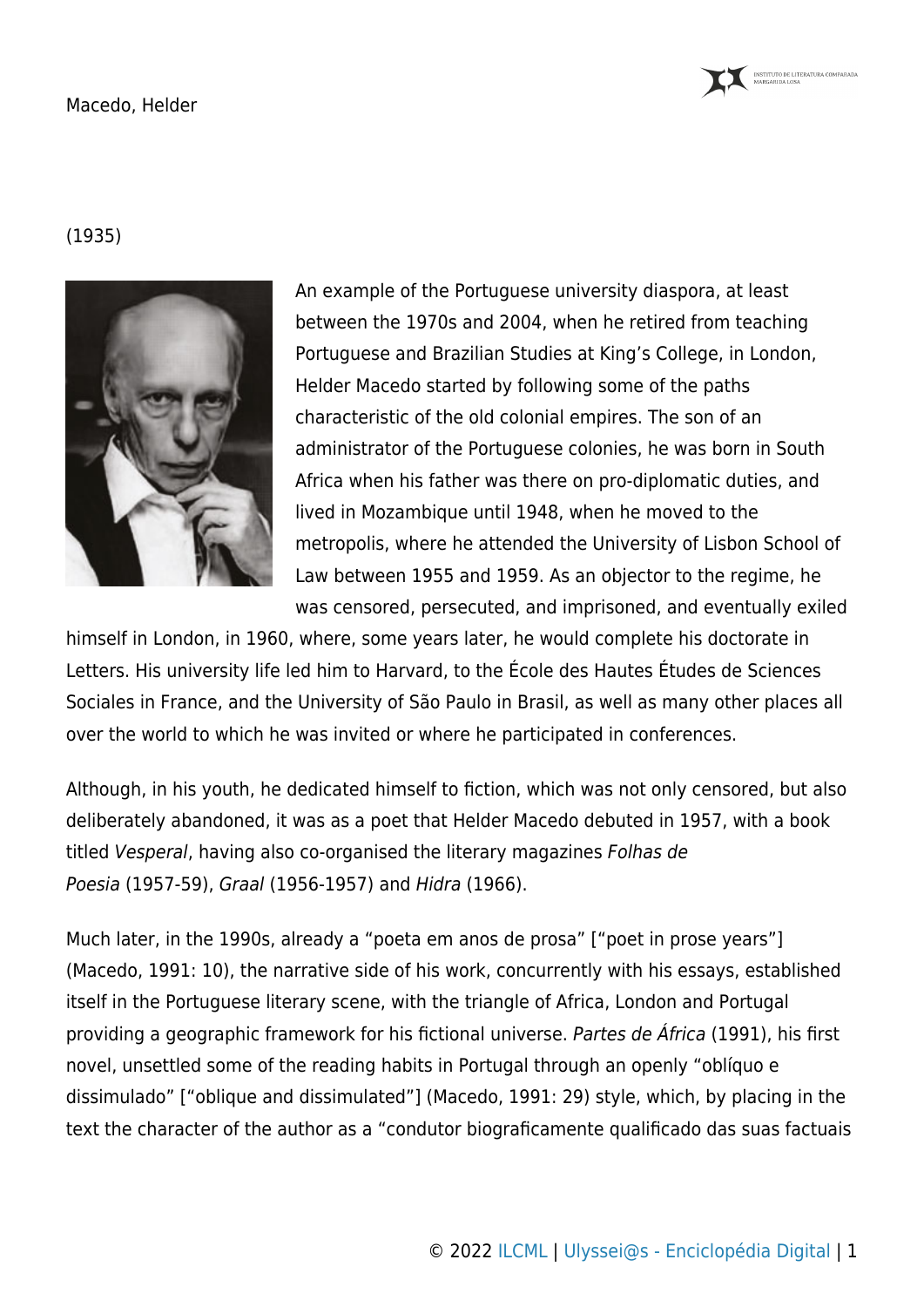INSTITUTO DE LITERATURA COMPARADA MARGARIDA LOSA

Macedo, Helder

ficções" ["biographically qualified conductor of its factual fictions"] (idem: 150), made use of an entangled strategy of autofiction, at the time uncommon in Portugal, which would reoccur in his following publications, taking a baffling game between the textual author and the empiric one to its limits, such as those between truth and verisimilitude or pretence. But Partes de África didn't stand out only for being a heteroclite work, with its discursive mosaic, its various intertextual and metafictional misdirections; its real and/or fictionalised memories reconstructed an interesting fresco of Portuguese colonial Africa, which was only then beginning to be revisited by literature.

Helder Macedo's following novels accentuated his mobility of perspective regarding Portugal, focusing on characters who were themselves divided between spaces like, once again, Africa and Europe (Pedro e Paula), or London and Lisbon (Vícios e Virtudes, Sem Nome). These narrative tableaux, certainly fuelled by the author's life outside Portugal (except for the period between 1975 and 1980, which saw him in Maria de Lourdes Pintassilgo's short-lived government as Secretary of State for Culture), allowed him to develop in his writing a marked strand of humour, irony, and even sarcasm, focusing on certain aspects of the Portuguese reality, especially on a certain complacency around the crystallizations of national identity, about which he vented through his narrator (as a fictional author), replying to an internal contestant of his, Francisco de Sá, also a character-writer (in Vícios e Virtudes): "O tanas. O tanas a identidade nacional, não há tal coisa. Há pessoas e circunstâncias. Mudam umas, mudam as outras, muda a identidade nacional. E se muda já não é a mesma, deixa de ser o que era, de modo que não há." (idem:27) ["To hell with it. To hell with national identity, there's no such thing. There are people and circumstances. Change one, change the other, the national identity changes. And if it changes, it's no longer the same, no longer what it was, so it doesn't exist"].

Nevertheless, as he had earlier admitted through the voice of the narrator-author, and using undisguisable self-irony, when passed through Lisbon he couldn't escape that "estado permanente de sobrevivência precária" ["permanent state of precarious survival"] (José Gil), so that – he admitted – "faço sempre o que posso pela identidade nacional" ["I always do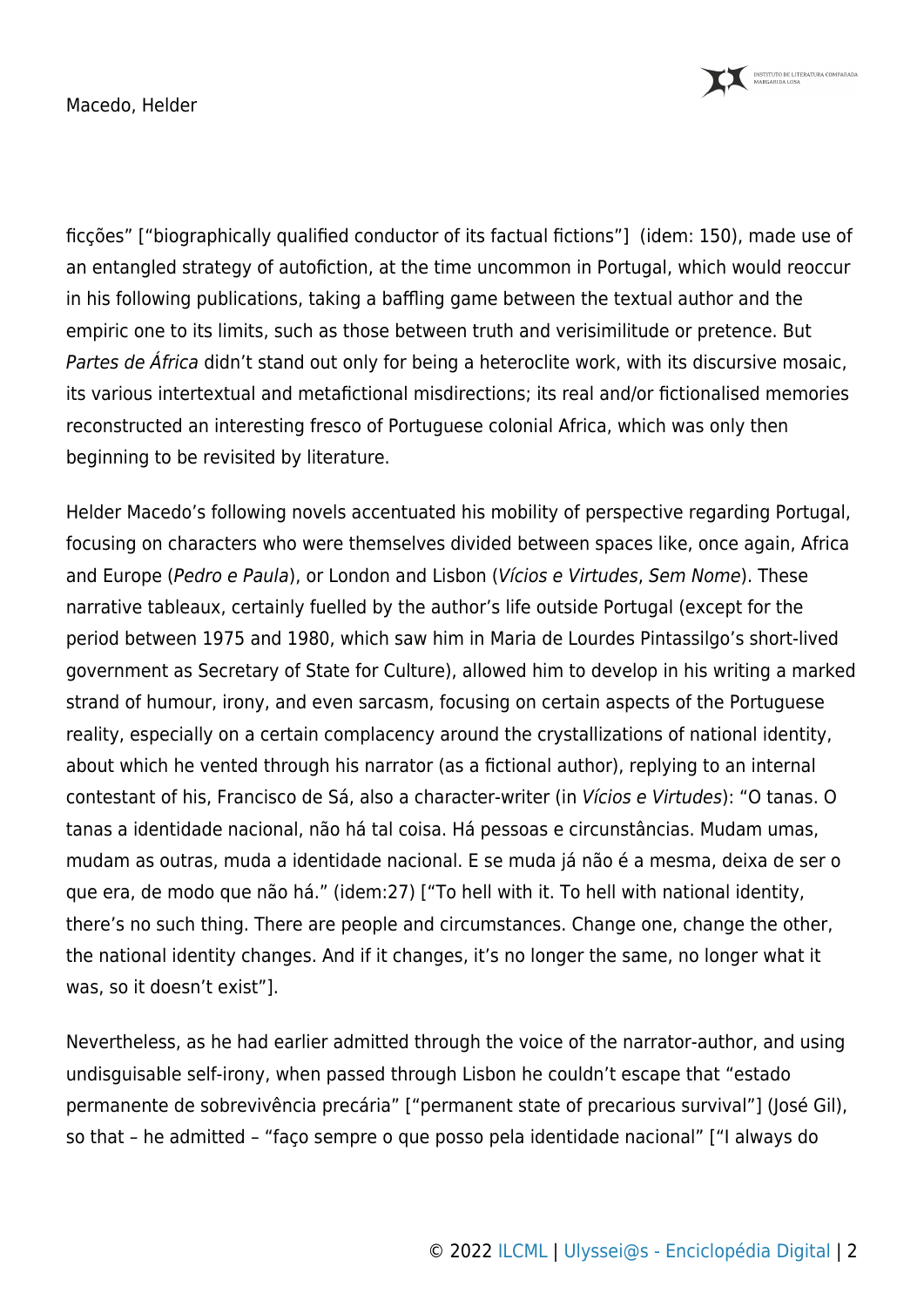INSTITUTO DE LITERATURA COMPARADA<br>MARGARIDA LOSA

Macedo, Helder

what I can for national identity"] (idem:15). Otherwise, and even if by way of deconstruction and ambiguity, it's still around national identity that his self-proclaimed "fantasmagorias da História" ["phantasmagorias of History"] revolve, which act as forms of active reflexion, also (and mainly) about more recent historical contexts. We can, then, consider his narrative work as one of the cases of political fiction that is as parodical as it is serious, with its attending civic intervention, in the context of contemporary Portuguese literature. His penultimate novel Sem Nome (2005) stands out as an example of this, as it questions, with exceptional and engaged sharpness, what could be the author's "saudável [ou alheada] distância de Londres" ["healthy [or oblivious] distance from London"], as its exiled character's (José Viana's), pointing out or denouncing some events that were nearly simultaneous to the writing and publishing of the book, such as the controversy around the unification of the Portuguese language and the orthographic agreement (idem: 56), the alleged Islamic terrorism, the Casa Pia child sexual abuse scandal, the "light literature" or "roman rose" phenomenon in Portugal (91), or the untold stories of the political parties' backstages (especially the PCP) and of the world of contemporary Portuguese journalism. In an autobiographical text, published in October 2004 in the JL, and which would later be quoted on the back cover of the novel, Helder Macedo revealed that he had started writing Sem Nome over a year earlier, but that he suddenly realised it was happening in July of 2004 (note that this time coincided with the death of Maria de Lourdes Pintassilgo, to whose memory the novel was cryptically dedicated): "É a coisa mais zangadamente política que alguma vez escrevi. […] Oxalá que entretanto se torne num romance histórico" ["It's the most angrily political thing I have ever written. […] I hope it becomes a historical novel in the meantime"], noted the author (loc.cit.). And he did so like one who knows – and wants it to be so – that to consider the contemporary is a way of forcing an alternative world, which is to say, one that rises to the possibilities literature offers.

## **Travels**

Portugal, South Africa, Brazil, France, England, Mozambique.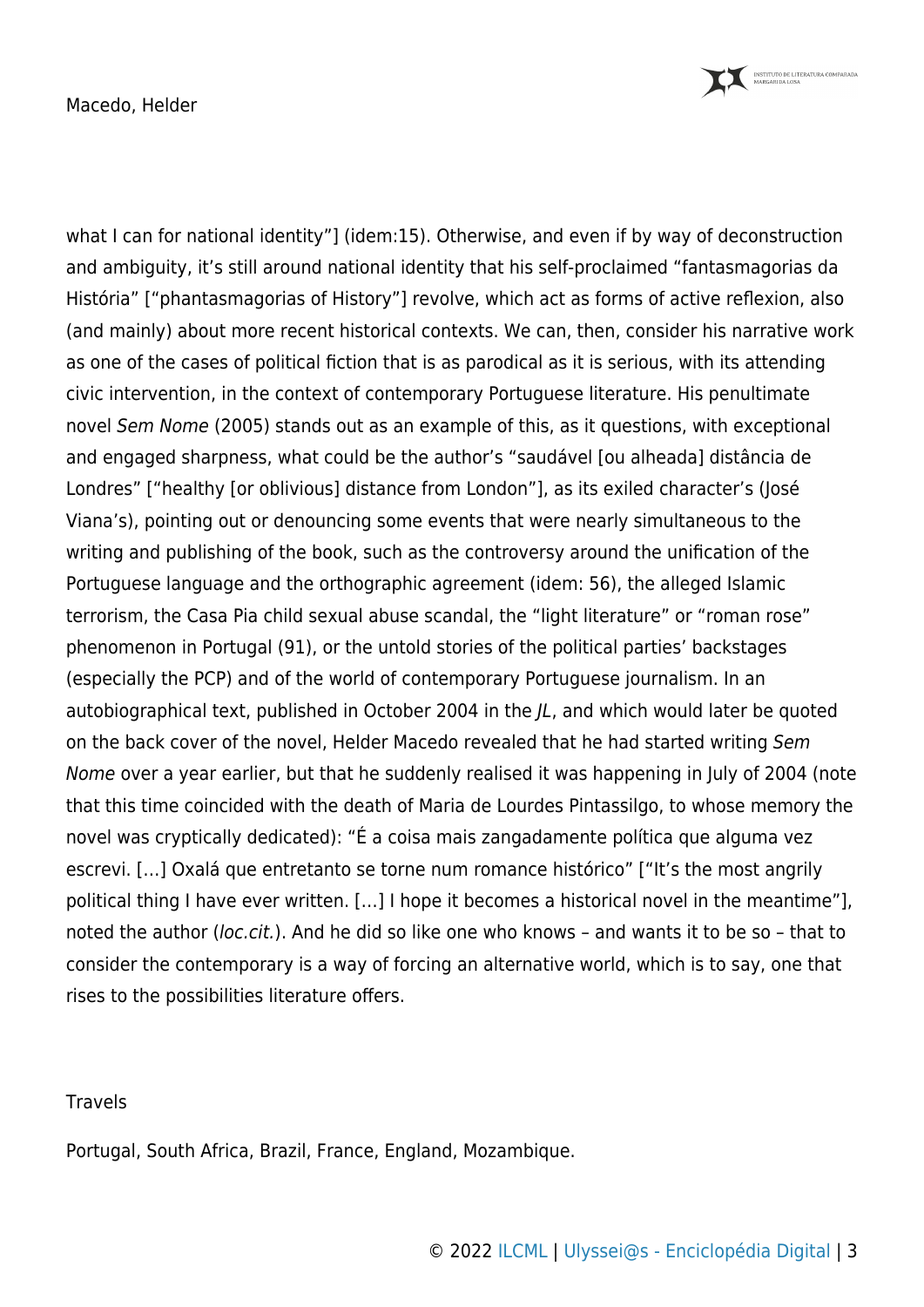Macedo, Helder



## **Ouotations**

I've been in Lisbon frequently in recent times. I always stay in the same room at the Tivoli, a downtown view, the river in the distance, the castle on a hill a little to the left, another, closer hill to the right, the encased houses. The city looks painted in white at first light. Or a white canvas with its drawings still only outlined, streets, trees, hills, houses, castle, river, the other still in a death blurred with the sky, the first people traced below on the Avenue, sparse bodies. Then, the colours begin to emerge from within the canvas. It's worthwhile to awake at dawn to see a painting happen like that, from the inside out. When I lived in Lisbon, before London and the exiles that became another way of seeing things, I was very young, I didn't have to wake to witness this, I needed only extend the night into dawn. (Vícios e Virtudes, p. 11; translated)

What happened was that because there was no lyceum in Guinea (and even later it would only be authorized up to year 5), I had had to stay in Portugal. Where and how were discussed at length, with everyone inside and outside the family entitled to an opinion except myself; I, who only thought I didn't deserve either of the two most favoured exiles: the Rouge or the Noir, the Colégio Militar (my grandfather's homage) or the Santo Tirso Jesuits (my uncle Pedro's revenge). There was also talk of me living with an old cohort of grandfather's, who had been a Mozambique representative in the National Assembly, and the experiment was undertaken while my parents and brother remained in Moncorvo, and I returned to Lisbon for school. The house was beautiful, one of the most beautiful on Defensores de Chaves, which at the time was one of the most beautiful avenues in Lisbon, which was one of the most beautiful cities in Europe. (Partes de África, p. 44; translated)

Bissau was a nostalgic and anxious small village, which exuded the spongy pantheism of a slow dissolution. The moisture of bodies extended them in the air's, birds fell on balconies, throbbing, open-beaked, next to dogs made mushy by the heat, like rugs, stomach on the tile and paws to the side, occasionally opening a glassy insect eye and immediately giving up, in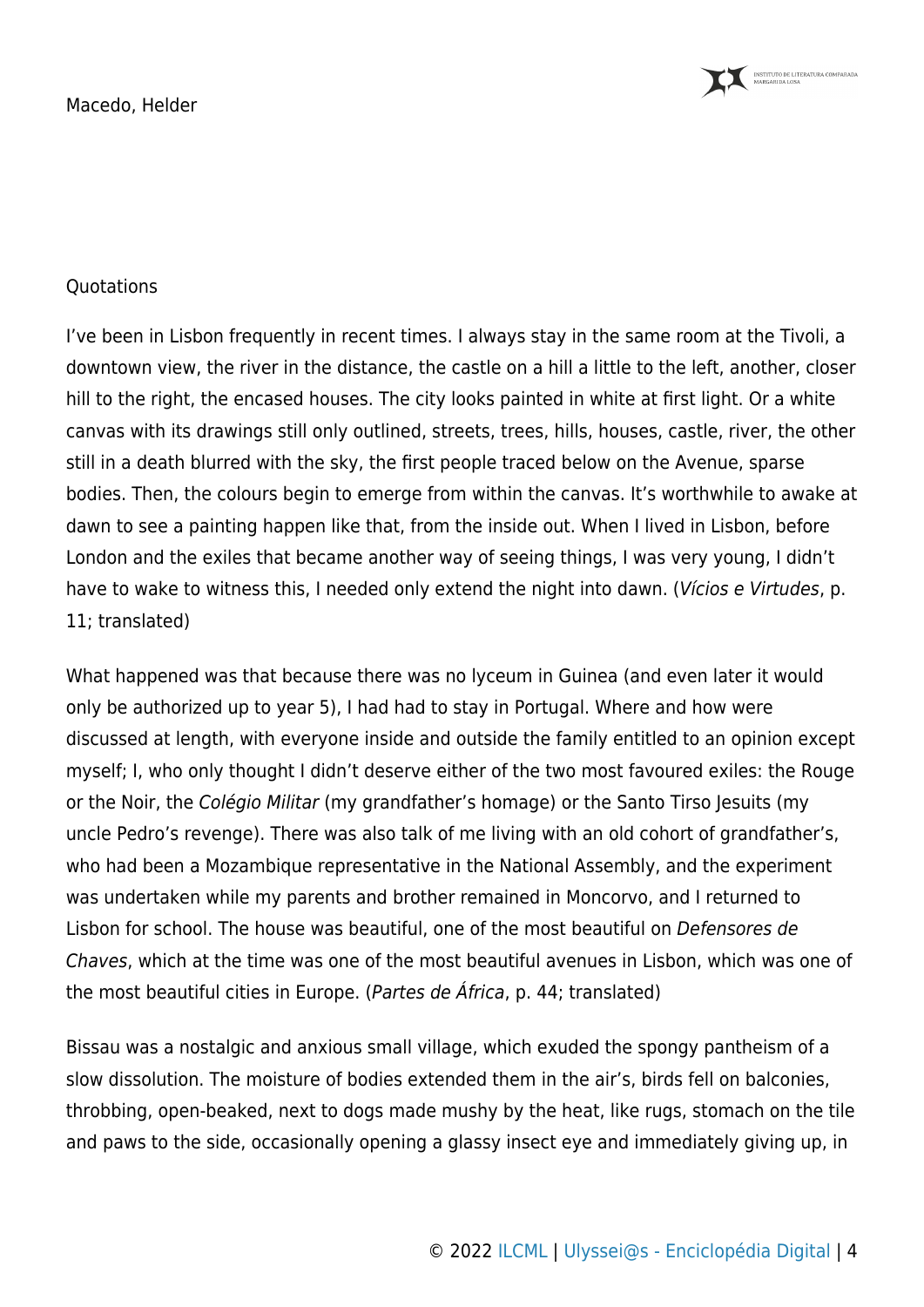Macedo, Helder



a sparse and yawning growl. (idem, p. 48; translated)

But there was also something paradoxical in the way they felt universalizing but knew themselves to be peripheral. They knew London theatre better than Londoners, they didn't keep up with the Parisian literary news any less than the Left Bank intellectuals, every year they went to Europe for a month to culture themselves, they talked directly to the world even if the world didn't know it and, in any case, rejecting the mediation of Lisbon, the provincial metropolis they considered themselves doubtlessly superior to, even when they resented not being a part of it. (Pedro e Paula, p. 97; translated)

I know a guy here in London who was in Rio de Janeiro when 9/11 happened. He tells this story himself, mocking his own narcissism. He's Portuguese, a professor at King's College, where I met him. But also a writer. He'd gone to Brazil for a book launch and gave several interviews. A friend called him in the morning, telling him to turn on the TV quickly. It was an uncommon rainy day, he was still in bed. He sprung up, still drowsy, and turned it on immediately, joyfully. It took him a few minutes to understand that those airplanes crashing into towers weren't a creative introduction to a programme about him. Narcissism is a laughable thing, but it's for the best. (Sem Nome, pp. 124-125; translated)

Selected primary bibliography

MACEDO, Helder (1979), Poesia: 1957-1977, Lisbon.

- —- (1991), Partes de África, Lisbon, Editorial Presença.
- —- (1998), Pedro e Paula, Lisbon, Editorial Presença.
- —- (2000), Vícios e Virtudes, Lisbon, Editorial Presença.
- —- (2005), Sem Nome, Lisbon, Editorial Presença.